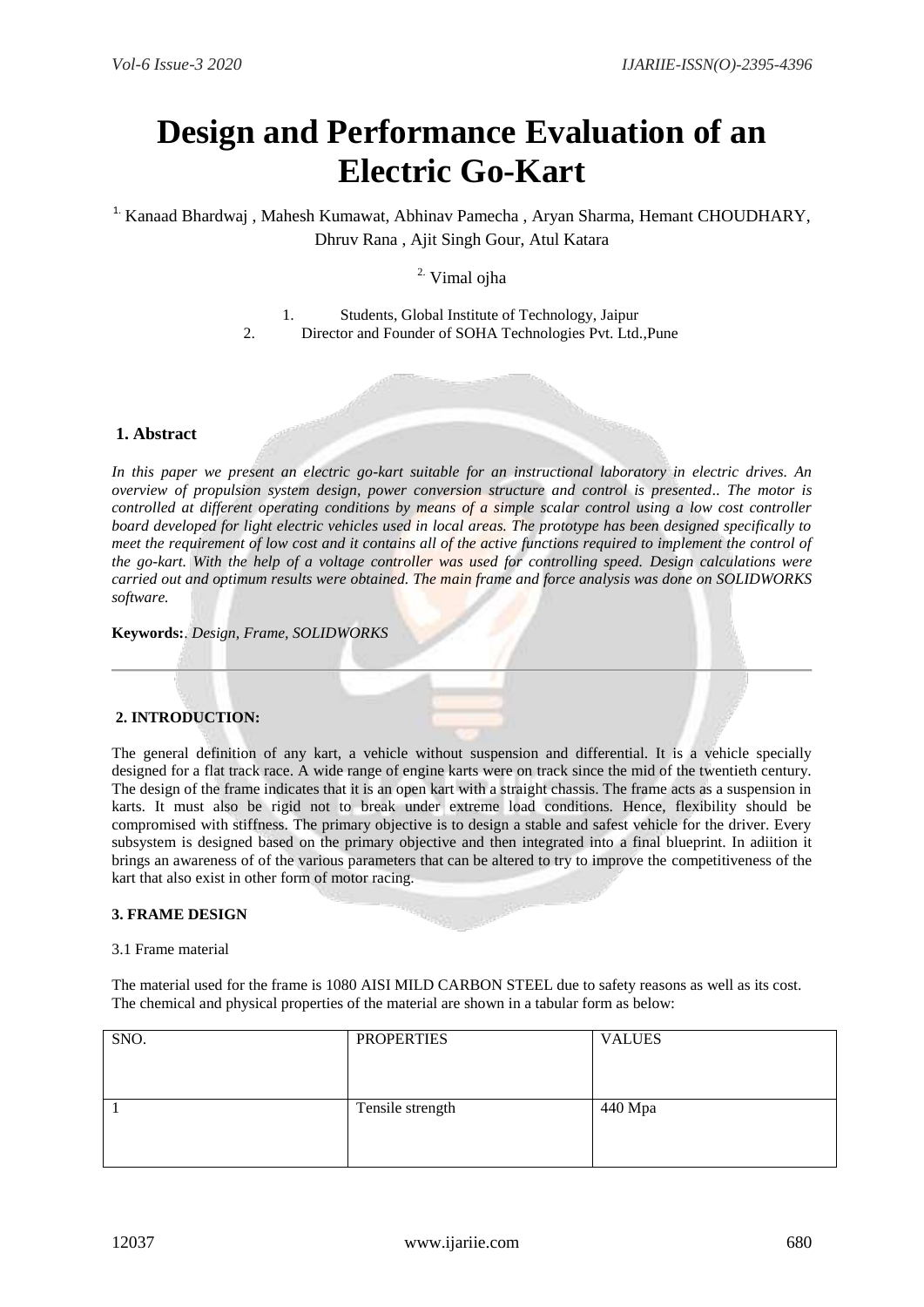| $\overline{2}$ | Yield strength        | 370 Mpa |
|----------------|-----------------------|---------|
| 3              | <b>Bulk Modulus</b>   | 140 Gpa |
| $\overline{4}$ | <b>Shear Modulus</b>  | 80 Gpa  |
| 5              | <b>Youngs Modulus</b> | 205 Gpa |
| 6              | Poisson Ratio         | .290    |
| $\overline{7}$ | Factor of safety      | 1.8     |

# **3.2 CHASSIS**

The chassis of go-kart is a skeleton frame made up of pipes and other materials of various cross sections. The chassis of go-kart must consist of stability, torsional rigidity, as well as it should have relatively high degree of flexibility as there is no suspension. It can also adequate strength to sustain load of operator and other accessories.

# **3.3 DESIGN OF THE VEHICLE**



*Fig-1 outline sketch of model WITH dimensions.*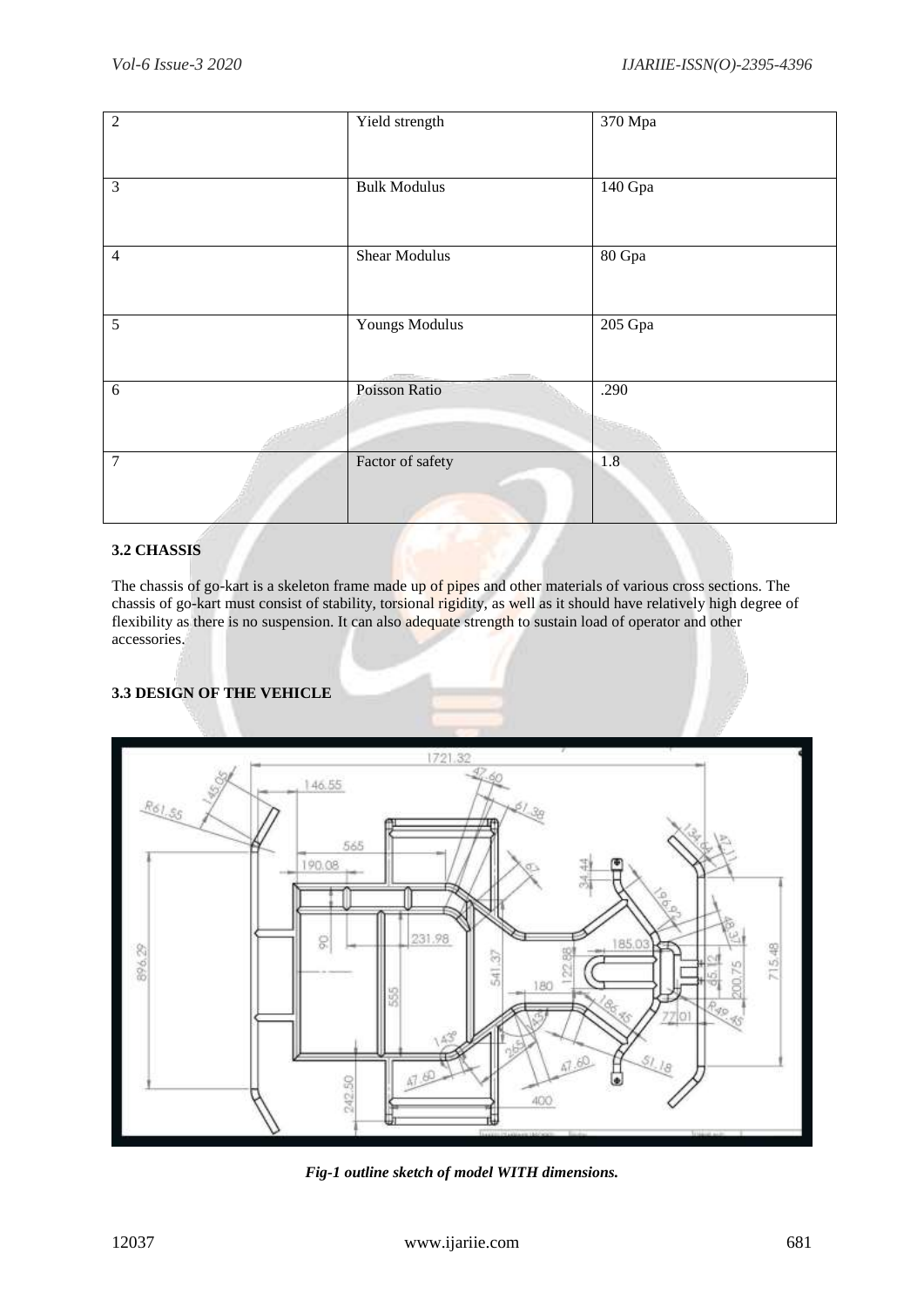

The steering system converts the rotation of the steering wheel into a swivelling movement of the road wheels in such a way that the steering-wheel rim turns a long way to move the road wheels a short way. Our steering is of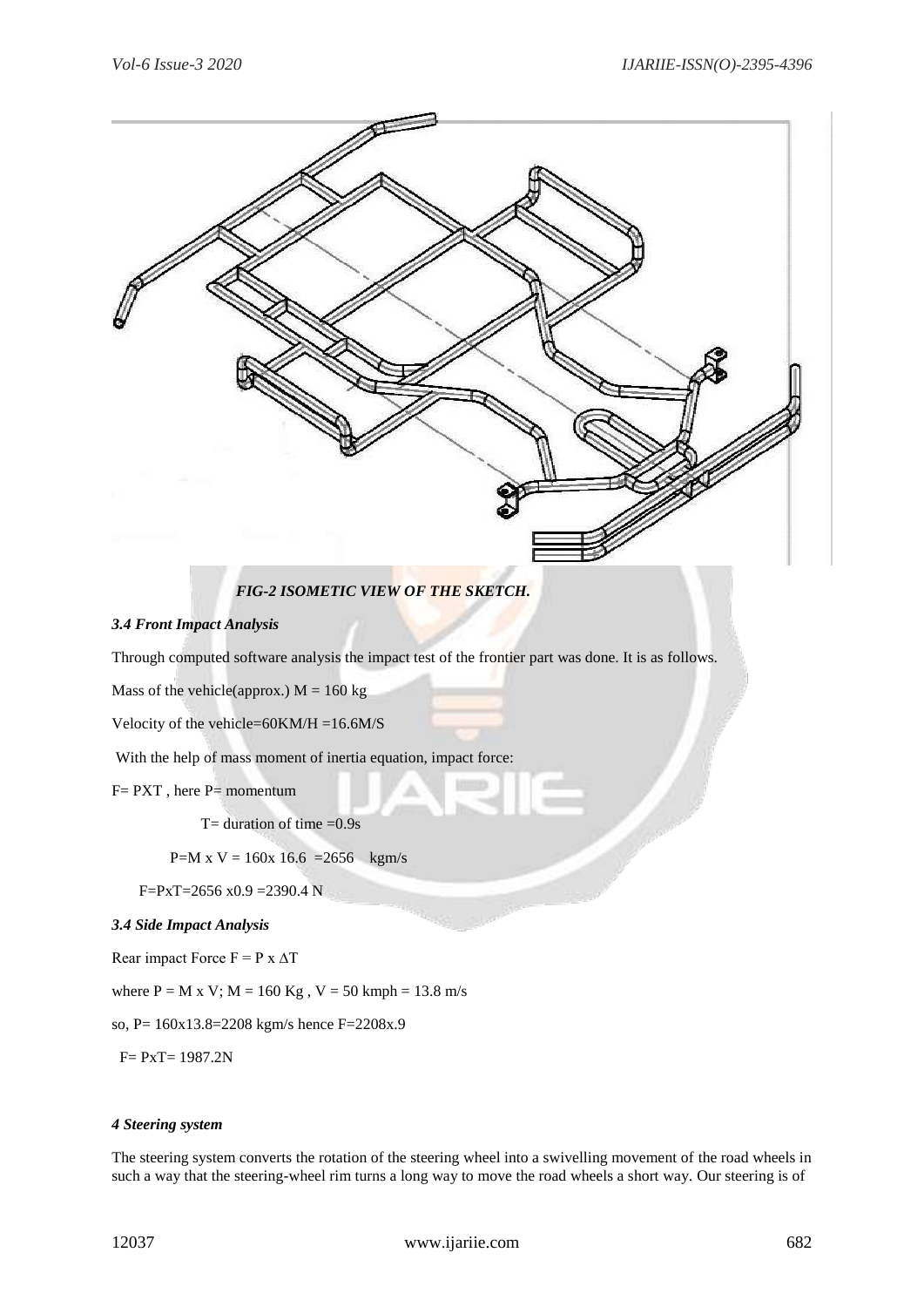ackerman type for easy manouvering of the vehichle and also as the wear between the links of the system is considerably less as compared to the davis steering system and in ackerman type turning links are present contributing to the long lide of the system.

**5. Tyres:** assuming that there is enough friction between tyre and road to accommodate the drivers braking force request, the tyre will develop slip in order to react and retarding force develop by its rotor assembly. The force reacted to the ground will be equal to:  $F(tyre)=T_b/R_t$ . The go kart wheels used are of the dimensions 10X4.7X5 inches for the front wheel and 11X7.1X5 inches for the rear wheel.

**6 Braking system:** in order to achieve optimum brake balance or to achieve 100% base brake efficiency the ratio of the front and rear braking force will be equal to the ratio of the front and rear brake forces:

$$
\mathbf{F}_{\text{type}}/\mathbf{v}_{\text{F}} = \mathbf{f}_{\text{type}}/\mathbf{v}_{\text{R}}
$$

## **6.1 Braking System calculation**

a) Gross weight of vehicle: (W) =  $160 * 9.81 = 1569.6$  N

b) Brake Line Pressure:

Pedal ratio: 4:1

Normal force on pedal : 2000N

Area of master cylinder: 334.06mm²

Brake line Pressure = 23.94 N/mm²

c) Clamping Force:

 $CF = B$  Pressure  $*$  (Area of caliper

Piston \* 2)

$$
CF = 23.94 * () * 272 * 2
$$

 $CF = 27413.94 N$ 

d) Rotating Force:

```
RF = CF * no of caliper piston *
```
Coeff. Friction of brake pads

 $= 27413.94 * 2 * 0.4$ 

 $= 21931.152 N$ 

e) Braking Torque:

 $=$  RF  $*$  effective disc radius

 $= 21931.152 * 0.0875$ 

 $= 1918.97$  Nm

f) Braking Force:

 $BF =$  braking torque/ tyre radius

 $=(1918.97/0.41)*(0.8)$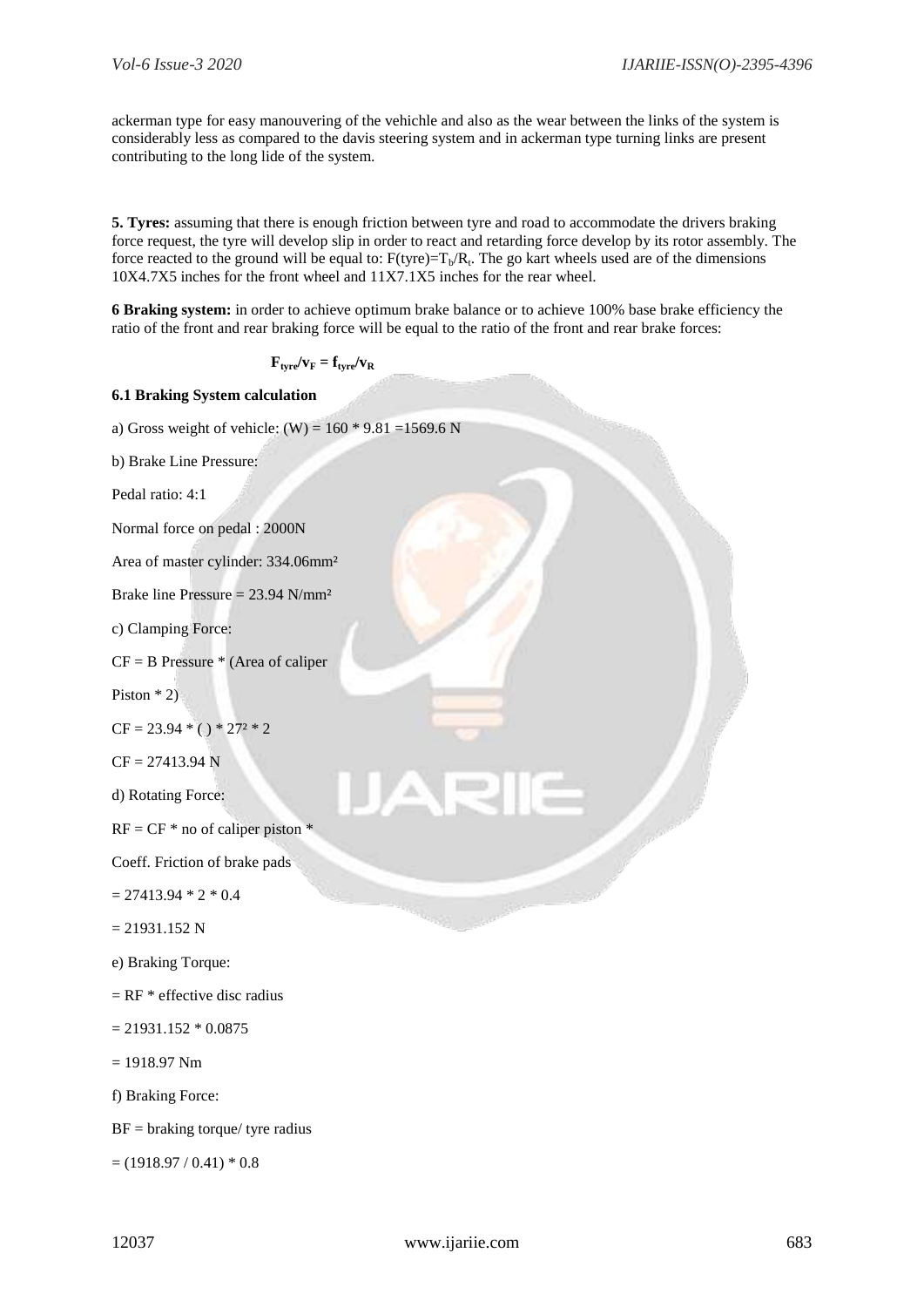#### $= 3744.3317 N$

## **6.2 TYRE REACTIONS**

TOTAL WEIGHT= 160KG =1570N

a) Reaction at rear wheel= 55%of total weight = 0.55x1570=863kg

b)Reaction at front wheel= 45% of total weight= 0.45x1570=706kg

c) skid force required  $F_t = \mu(863+706)$ , let  $\mu = 1.5$ , thus

 $F_t = 2354.25N$ 

#### **7.Battery Selection***:*

*a) Charging time of battery = Battery Amph / charging current = Ah / A Charging current should be 10% of the Ah rating of battery Therefore, Ah = 35Ah Charging current for 35 Ah battery = 35 \* 10/100 =3.5 A Charging time of battery = 35/3.5 =10 hrs. (Ideal case) b) Practical case: 40% of losses occurs, 35 \* 40/100 = 14 35 + 14 = 49 Ah Charging time of battery=49/3.5= 14hrs c) Discharge time = Battery Ah \* Battery volt Applied Volt = 35 \* 12 1000= 0.42 hrs. = 25.2 min 8. ANALYSIS/RESULTS: Mesh of chassis*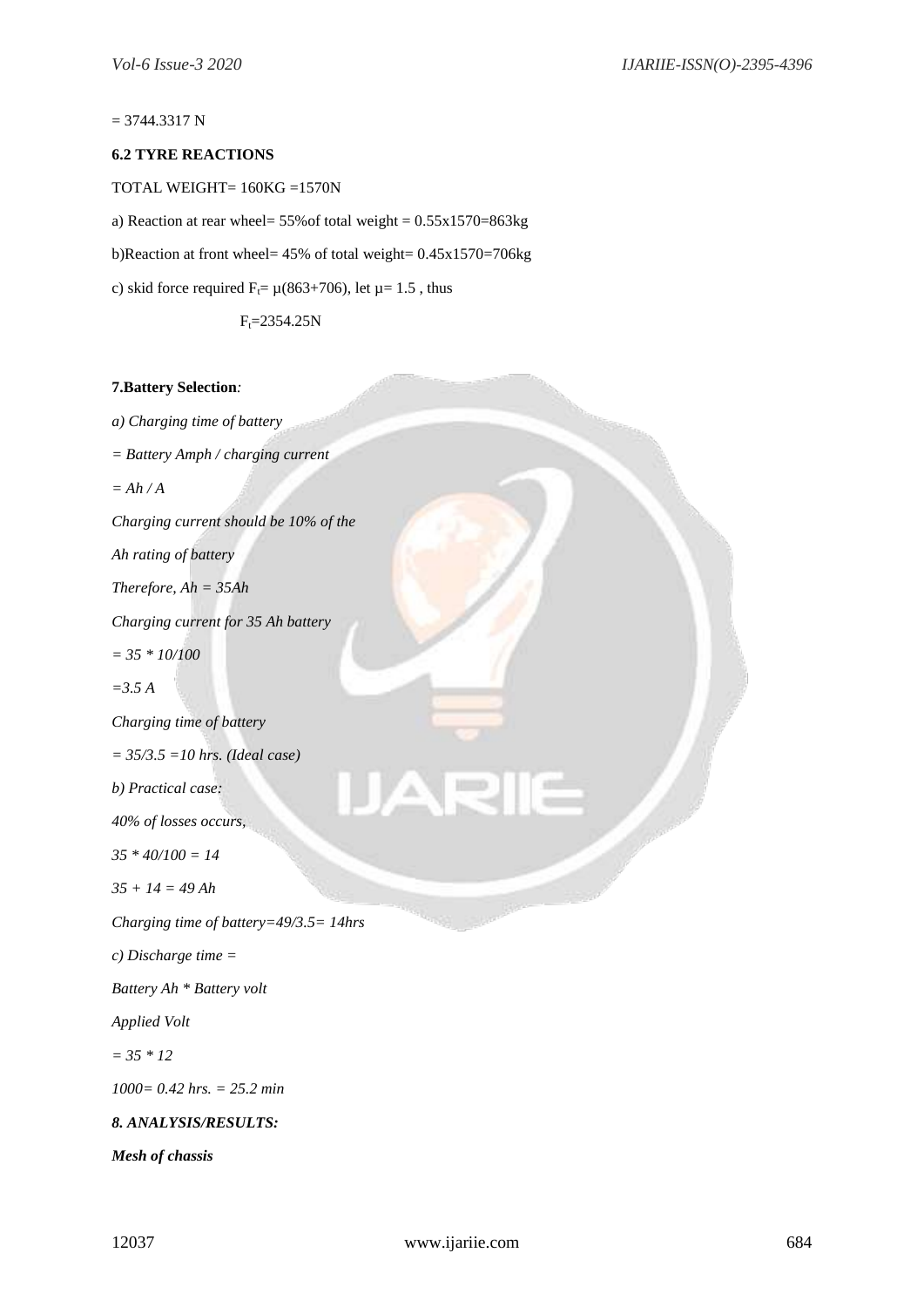

## *8.1 Total deformation (Rear impact)*

*For deformation first load of 700N(Compressive) is applied on rear end and front end is fixed. Fig below shows the result:*



# *8.2 Total deformation (Front impact)*

*For deformation first load of 700N (Compressive) is applied on front end and rear end is fixed. Fig below shows the result:*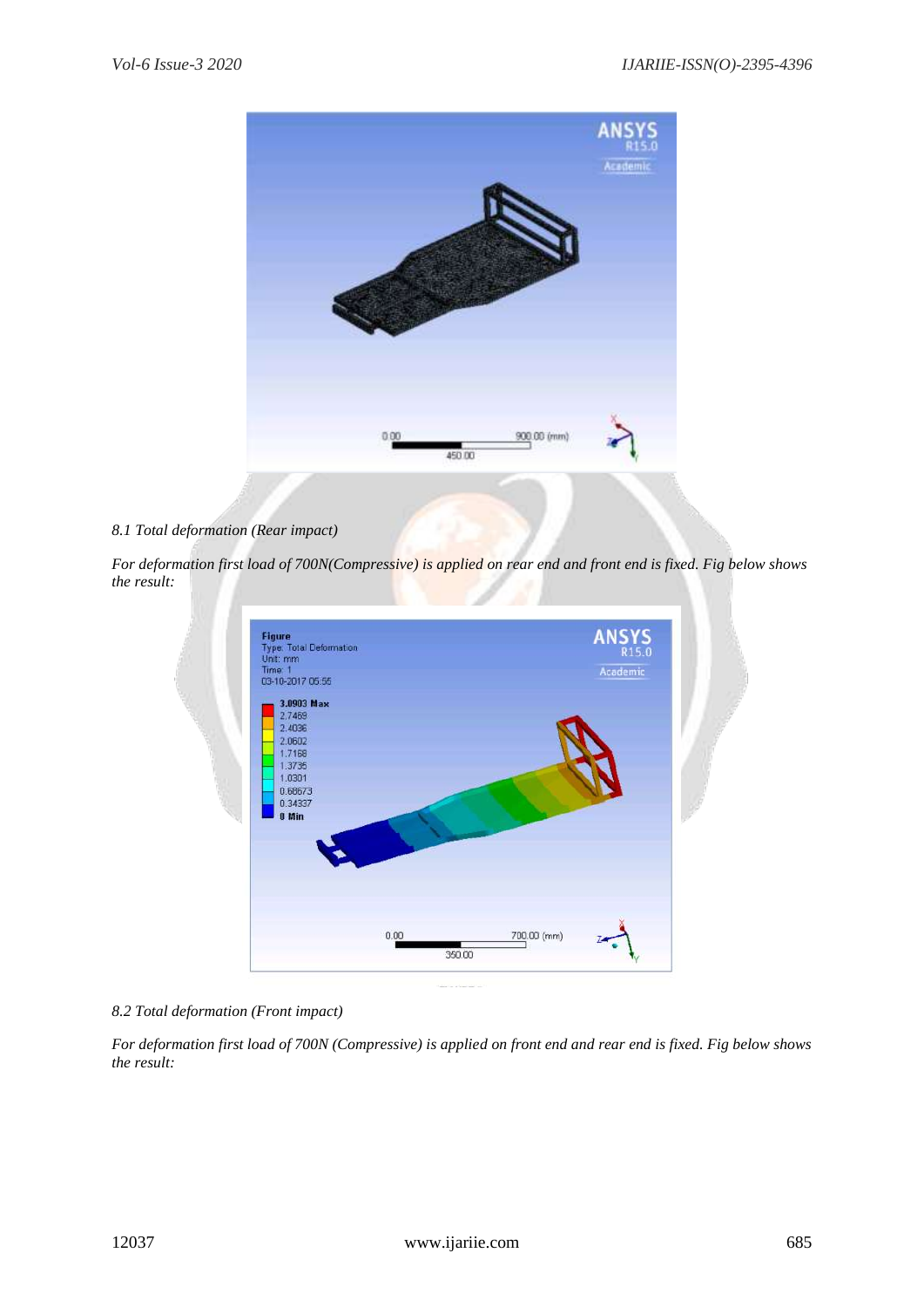

## *8.3 Equivalent stress (Rear impact)*

*For Equivalent stress first load of 700N (Compressive) is applied on rear end and front end is fixed. Fig below shows the result*

| 03/10/2017 05:55                                                                                              | Figure<br>Type Equivalent (ron-Mines) Direct<br>Unit, MPa<br>Tang, 1 |               | ANSYS<br>Academic |  |
|---------------------------------------------------------------------------------------------------------------|----------------------------------------------------------------------|---------------|-------------------|--|
| 28.130 Max<br>17.001<br>15.603<br>13,436<br>$17.100$<br>0.5500<br>0.7132<br>4.4757<br>2.2301<br>0.0005691 Min |                                                                      |               |                   |  |
|                                                                                                               | 0.00<br>350.00                                                       | (met) 00.007. |                   |  |

*8.4 Equivalent stress (Front impact)*

*For Equivalent stress first load of 700N (Compressive) is applied on front end and rear end is fixed. Fig below shows the result*